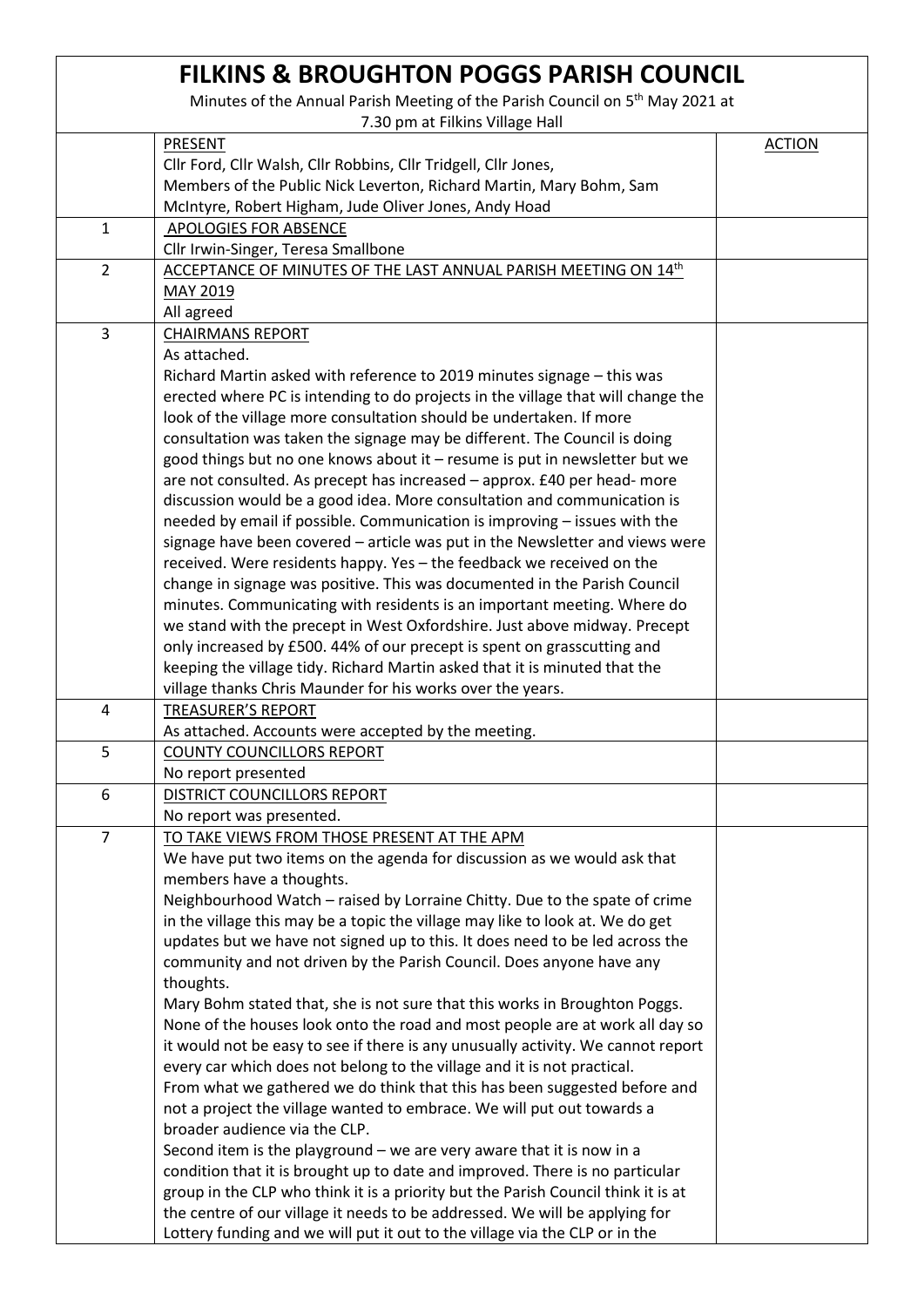| newsletter. Sam McIntyre the playground has not looked great for a while and      |  |
|-----------------------------------------------------------------------------------|--|
| would be happy to help. Jude Oliver Jones - we do not know how many               |  |
| youngsters are in the village and it may be time to look at exercise equipment    |  |
| for older people. We are very lucky to have quite a large area which could        |  |
| accommodate more equipment. This will be opened up if anyone wants to be          |  |
| involved.                                                                         |  |
| Cllr Robbins did leaflet drop every house in the village last year for a meeting  |  |
| and the only response was 2 grand parents who came - it is hard work getting      |  |
| people interested. He is happy to push forward but some input would be            |  |
| welcomed. We will move to create awareness. We are looking at funding to          |  |
| start with to kick start the project.                                             |  |
| Richard Martin asked about the Village Hall- it is opening tomorrow and then      |  |
| properly on May 17 <sup>th</sup> . £27k has been received in Covid Grants and the |  |
| Committee are going to ask what residents want for the next 10 years. It is       |  |
| likely that the use of the hall will change. Any ideas please get in touch with   |  |
| Richard. In the next few months some plans will come forward.                     |  |
| What is the state of the village orchard in Hardcastle's field as it will come to |  |
| fruit. Andy Hoad replied there is not much to report - all the trees planted      |  |
| have survived and flourished. In the next 2-3 years they will mature enough. If   |  |
| people enjoy what is there we could plant more or leave as is. It is up to the    |  |
| village how it wants to move forward. The CLP are touching on this under the      |  |
| Environment and we can liaise with them on this. One thing that was               |  |
| considered is that the current gate will need to replaced soon and it may be a    |  |
| thought ot set the gate back off the layby and install a pedestrian gate on one   |  |
| side. The field would be secured against vehicle access but residents would be    |  |
| able to access the fruit. The gate does have a limited life so it would be a good |  |
| idea to consider this.                                                            |  |
| No other items were forthcoming so the meeting was closed.                        |  |
|                                                                                   |  |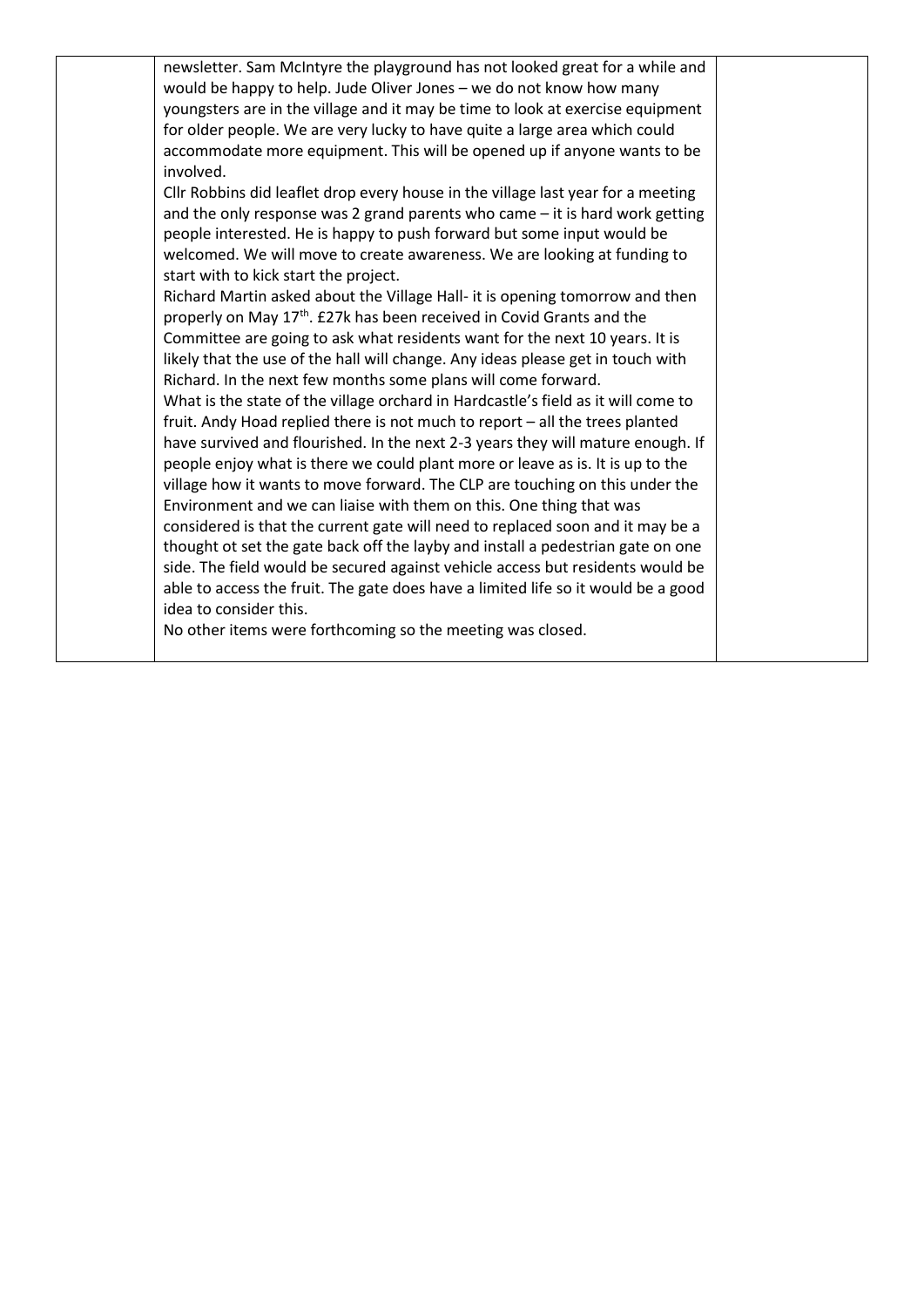# **Filkins & Broughton Poggs Parish Council**

## **Chairman's Annual Report 20201**

The past year has certainly been an unusual one for us all, the Parish Council is aware of the effects COVID-19 has had on individuals and businesses in our community but I, like I suspect most of you have done, cannot remember how many times we have said to each other how blessed we are to live where we do and on behalf of all of the Parish Councillors would like to thank all those in our community who make it so.

The most obvious impact of Gov UK COVID-19 guidelines for the Parish Council has been the remit to hold meetings virtually, Zoom meetings have had their challenges, but we're not alone in that. However, a particular benefit has been that it has enabled our busy District Councillor, Suzi Coul, to join our meetings on a regular basis.

There is still some debate as to how Parish Councils should hold meetings going forward and indeed this meeting was brought forward, as many councils have done so, due to change in law on 7<sup>th</sup> May and the uncertainties of holding a physical meeting whilst under current COVID-19 restrictions.

Whilst on the topic of meetings, one of the small changes the PC has made this year is to move meetings to a more regular schedule of the 2<sup>nd</sup> Wednesday of the month.

Before going onto give a review of our activities, and the RFO presenting her report, I wanted to highlight in a more easily digested form just how we spend the precept monies we receive.

Firstly, what is the precept? This is the money the PC receives from WODC which forms part of your Council Tax Bill, in 2020 this was £17,711 and as you will have seen on your recently received bill for 2021 this has increased to £18,000. But where does this go?

The following chart shows the breakdown for 2020 to meet the required administration cost of the PC, along with such things as insurance, subscriptions to Councill bodies, audit fees, and safety inspections. Keeping the village in good order is a hefty proportion of the spend but covers our groundsman, taking care of the cemetery and war memorial, maintenance of Hardcastles Field and Vale Wood, and of course dog waste bins which we spent almost 3% of the precept on last year.

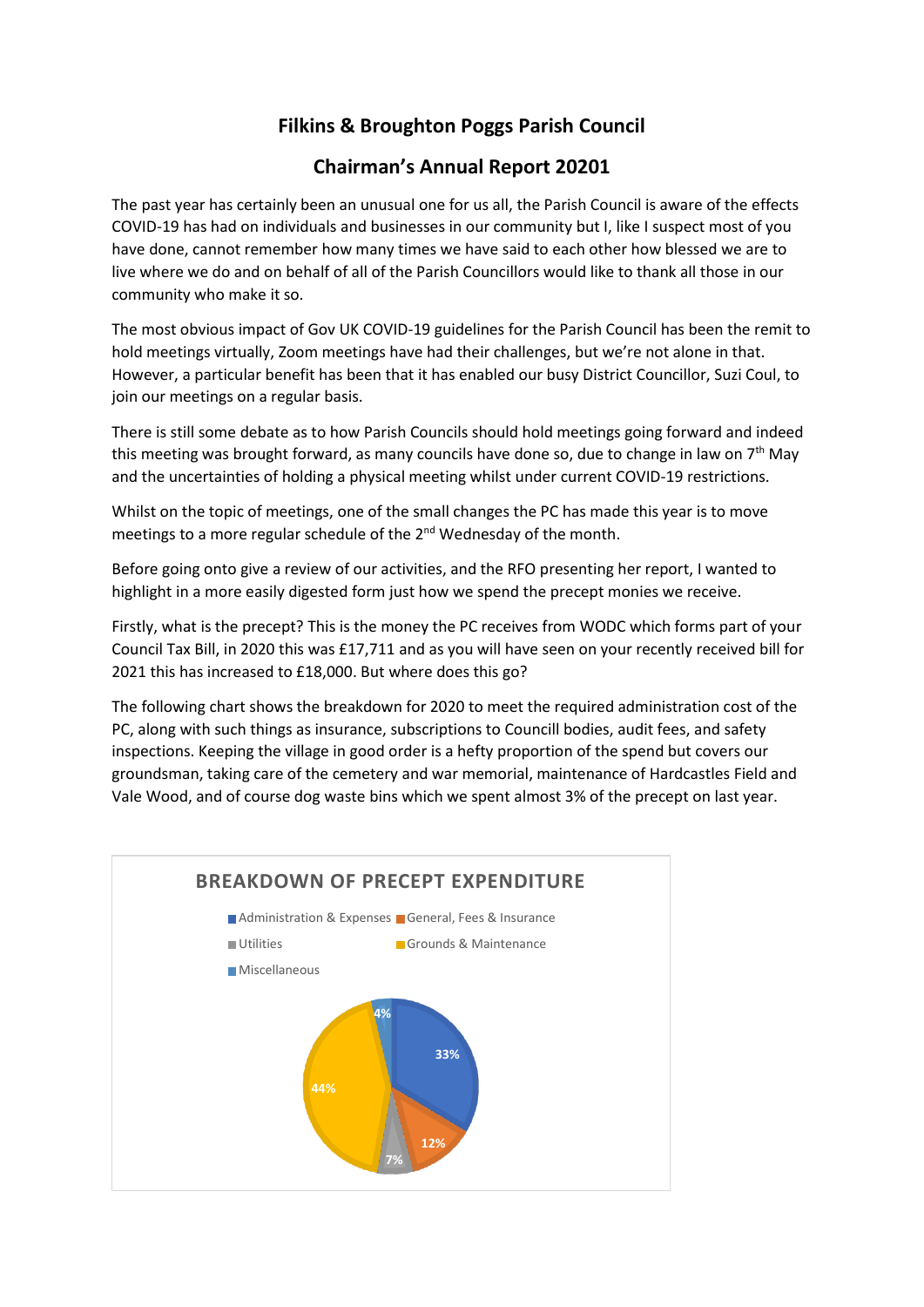Generally the business of the PC has been able to carry on relatively normally during the past year although, understandably, at a rather more protracted pace in some areas.

### Planning & Cemetery

- There were 12 planning applications in the Parish this year most of which are inline with our Planning Policy others were not, and we comment accordingly as Planning Consultees.
- Planning notices are now only displayed on the boundaries of the properties they apply to but the PC is considering how to increase awareness of applications within the village e.g notification in St Filica newsletter
- There are plans underway to improve the paths, trim trees and generally improve appearance of the cemetery after a lengthy process to obtain quotes.

#### Village Matters

- Progress on the Community Led plan has been one of the areas that has been most hampered by COVID-19 this year but there is now a focus on a range of topics the Steering Committee under the Chairmanship of Teresa Smallbone will be moving forward on this year and the PC will liaise and support.
- Keeping the grass around the village under control is a major task in the summer months, now undertaken very ably by our groundsman Les Goward. Persistent intervention and some detailed map work by the Clerk has resulted in Cottsway taking responsibility for cutting the Gassons on a regular basis potentially 16 times this year
- We have nearly finished the program to replace the old sodium streetlights with more efficient LED ones so saving on maintenance and running costs.
- We adopted the village telephone box which will be made watertight and tided up so that it can be handed over to a community group for on-going use.
- The bund continues to perform well and a recent inspection confirms that maintenance mostly undertaken by Cllr Robbins is keeping it in good order.
- We have meet with the Ernest Cook Trust to keep them up-to-date with PC activities and request made regarding maintenance of the borrowing pond willows and possibility of extending the kick about field.
- Other village issues such as repair of white bridge and village signage have been instigated.

### Village centre

- Sadly, after many avenues had been explored, the retirement of our Postmistress also meant the closure of the Post Office at the village centre. However, discussions are still continuing to try and establish a regular mobile service of some description. In recognition of Ena Constables 30+ years' service to the village the PC gave her a small token of thanks.
- The first phase of the toilet refurbishment has now been completed and will be open permanently from 30th May. The final stage will hopefully be completed for the opening of the swimming pool in June and all will comply with COVID-19 protocols. The PC would again like to recognise and thank Charlie Payne for the time and effort taken to secure the additional funding required to enable us to undertake this much needed work.
- A more formal opening will be planned once restrictions are eased.
- The PC is evaluating a proposal from the Swinford Museum to create a storage facility within the curtilage of the Village Centre.
- The next major project at the village centre will be the playground, we are currently investigating funding possibilities and plan to work alongside the CLP to ensure we have a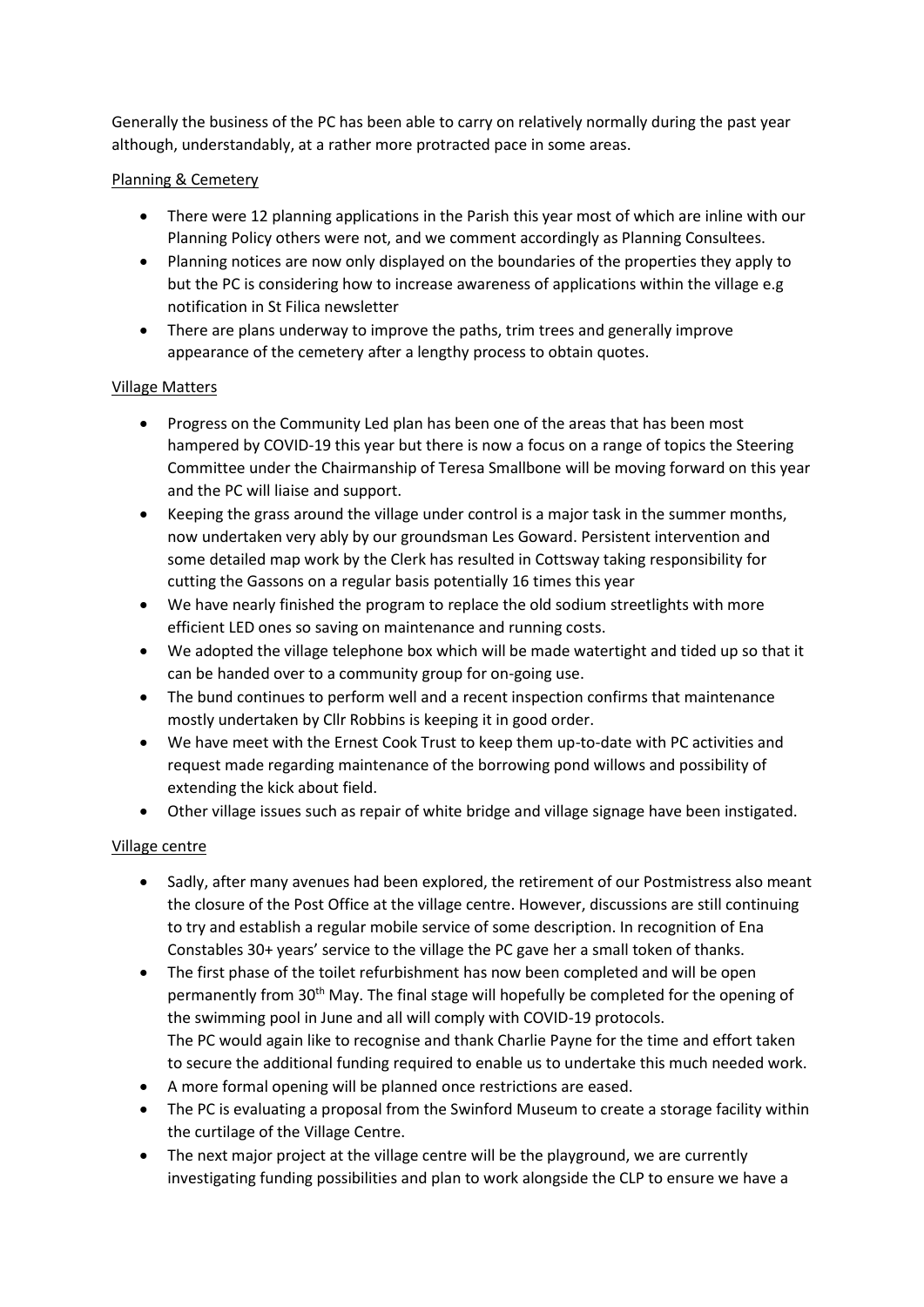playground that is fit for purpose and we can be proud of. Our thanks to Jim Cover for the offer of materials to replace/repair the failing wooden edging.

• After an application to WODC in the first round of COVID-19 grants failed we subsequently applied for the second round and were awarded £9,900 which will be placed in our reserves account for use towards Village Centre projects.

#### External Matters

- The autumn RAF Brize Norton meeting was as expected a zoom meeting which was reported at the time, however subsequently two new updates have been received from them regarding the siting of a new radio tower and approach and landing patterns, links for which will be put on St Filica website.
- Witney Oxford Transport Group is a community group set up to look at West Oxfordshire transports needs; however it is specifically looking at establishing a rail link between Carterton and Oxford. The current proposals have had a very mixed reception and its viability questionable. We are liaising with local community and Council representatives and our CLP group to keep abreast and involved on this matter and plan to invite WOT to a village meeting.

#### Finance

• Other than the overview I have already given and the detailed report our RFO is about to give, the only other matter to report is as of the 2021 financial year we are moving our accounts from manual excel spreadsheets to Scribe, a cloud-based accounting system specifically designed for Parish Councils. This will improve the ease of reporting, reduce possibility of human error and time/cost required from accountants and auditors.

As my first year as Chair it has had its challenges and I am grateful for the support I have received, but look forward to 2021 being something more normal. Finally I would like to thank my fellow Councillors for all their time, effort and in particular this year willingness to embrace technology and our Clerk and RFO Cris Hoad who juggles her role between PC and Village Centre.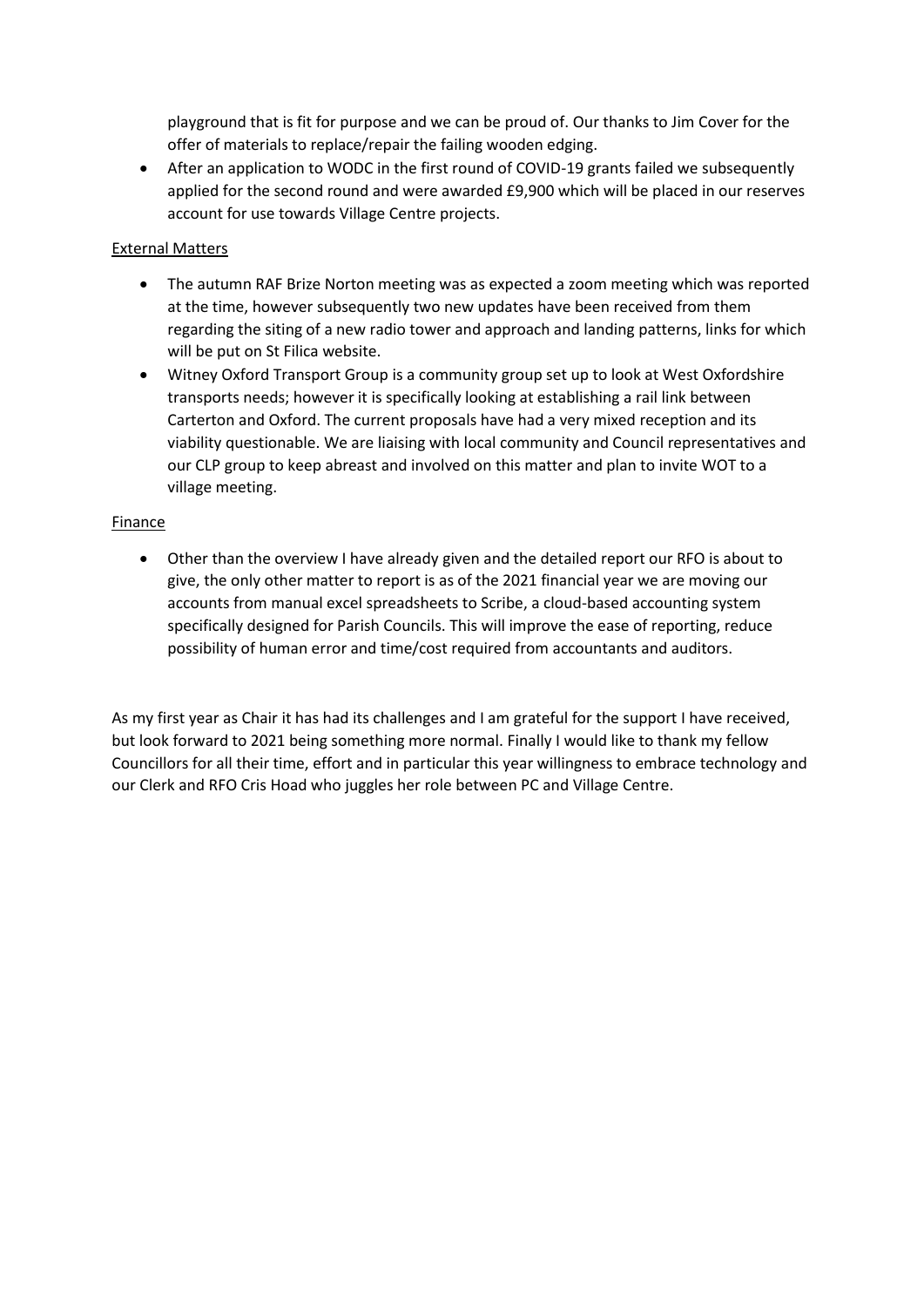#### APPENDIX

RFO (Responsible Financial Officer) – Report on Accounts 2020/21

The Parish Council has asked me to present the account to you as RFO to the Council.

I will screen share the summary for you so you can follow.

Income - is showing much the same compared to 2019/20. The main differences being a slight increase in the precept and a reduction in revenue from the cemetery. The grants listed are from Hayes Palmer requests that have been sent onto recipients, grant from WODC which annually makes up the precept and donations made from Village Shop and residents towards playground refurbishment.

Expenditure-This shows an increase on last year mainly due to the  $1<sup>st</sup>$  payment made for the refurbishment on the village centre toilets which was paid from the John Cambridge Legacy left to the Parish Council. The groundsman wages have increased – and I know residents are very pleased with how tidy our village is looking. Payroll charges looks high but last years bill was submitted late so this shows 2 years payment also with the dog waste bins the last invoice of the year is 31<sup>st</sup> March so some years show 3 invoices instead of 2. Administration charges have risen slightly but we have upgraded the laptop to Microsoft 365. With regards to street lights the maintenance contract increased slightly but there has been a good reduction in non contract maintenance and unmetered electricity due to our rolling program of replacing street lights. We replaced a further three lights this year and we plan to replace another 4 in the coming financial year which will see a drop in electricity usage again. The increase in allotment rent at The Gassons is due to a change in timing of sending invoices. WODC lost the lease for this piece of ground and were late in sending the rent invoice through but then changed to August payment for the new lease. We have managed to secure the lease for a further 25 years. We did incur charges for cutting the grass area at The Gassons last year due to Cottesway housing not cutting it but as the Chair mentioned after many months of battling they have now told us they will cut it 16 times during the summer.

The year ending 2019/20 shows a working capital of £4994.80 this is due to an underspend on proposed street light refurbishment, cemetery works which will be carried out in 2020/21 and the decrease in street light electricity. This will be allocated to our specific reserves with projects for 2021/22.

I would like to take this opportunity to thank Gill Pagett for agreeing to carry out the Internal Audit again this year.

With regards to the Village Centre Trust.

Receipts – The allotment rent is showing as double as rents for last year were not banked before  $31<sup>st</sup>$ March 2020. Post Office rent is down due to the closure but we are still pursuing a service for the village. Obviously there was no swimming pool receipts, the annual fee for the management of the village centre was brought up to date and we received anonymous donations towards the village centre maintenance.